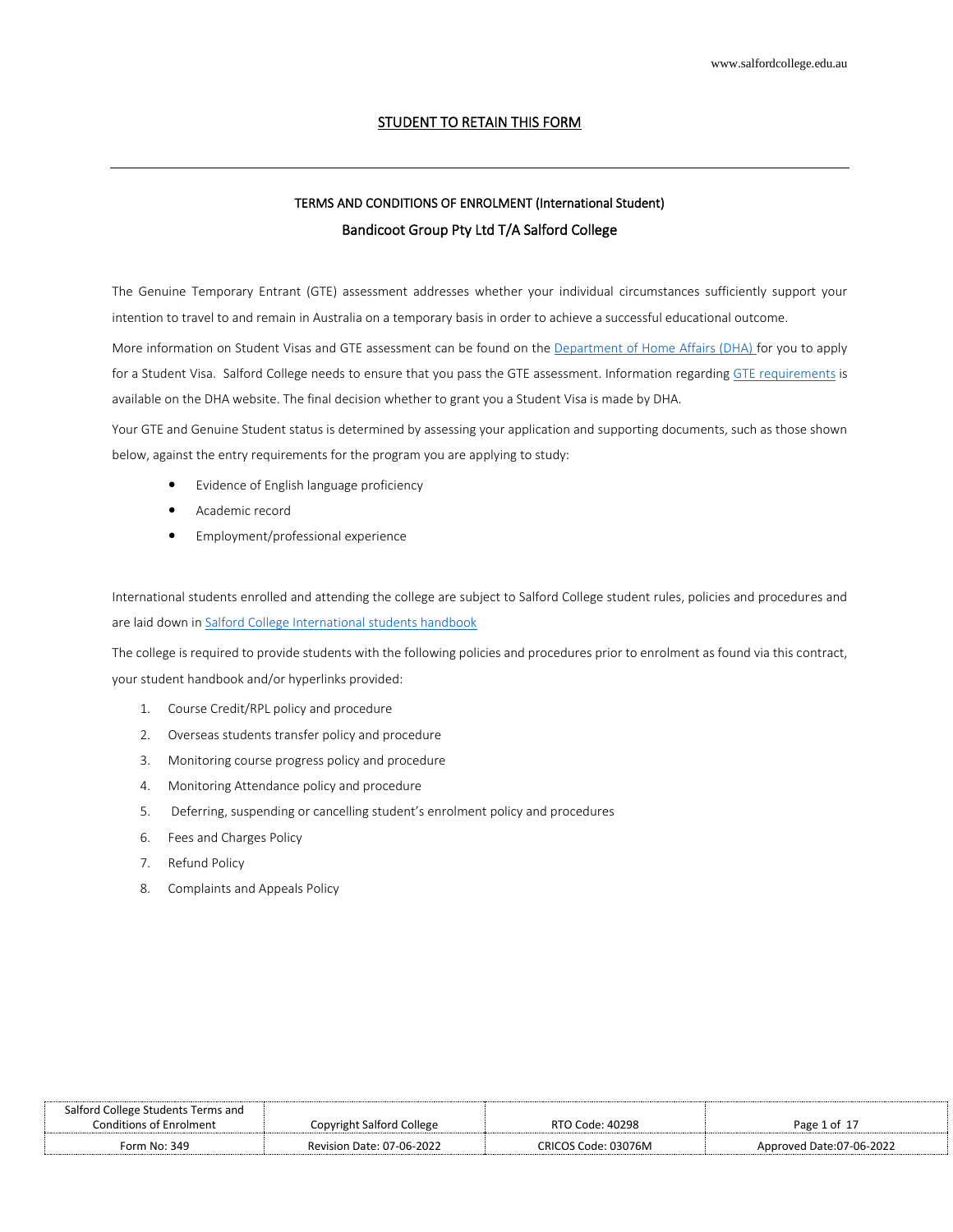### Terms of Offer

This agreement, and the availability of a complaints and appeals process, does not remove the right of the student to act under Australia's consumer protection laws. Overseas students have access to appeals and dispute resolution services and information from the Overseas Student Ombudsman. For more information, visit http://www.oso.gov.au

# 1. The Agreement

- 1.1 These Terms of Offer, the Letter of Offer and Acceptance of Offer together form a binding Agreement between Bandicoot Group Pty Ltd T/A Salford College and the recipient of the attached Letter of Offer. Provision of enrolment is subject to a payment of agreed fee. Refund calculations are based on the minimum payment as detailed above in accordance with the ESOS Act.
- 1.2 The Terms of Offer may be subject to variation as necessary to comply with any Australian Commonwealth or State law, regulation, or amendment thereof.
- 1.3 Bandicoot Group Pty Ltd T/A Salford College's responsibilities to the student pertain only to the course(s) outlined in the Letter of Offer.
- 1.4 All conditions and special notes contained in the Letter of Offer must be met and/or agreed to prior to Bandicoot Group Pty Ltd T/A Salford College issuing a Confirmation of Enrolment (CoE).
- 1.5 Students must meet the minimum English language proficiency requirement as determined by Salford College for entry into the course.
- 1.6 International Students entering Australia under a temporary entry permit (e.g., a student visa) are responsible for ensuring the relevant visa is issued in time to attend Bandicoot Group Pty Ltd T/A Salford College orientation.
- 1.7 Attendance at orientation is compulsory; therefore, International Students must ensure the relevant visa is issued in time to attend orientation. Special permission must be sought for non-attendance at the assigned date of orientation.
- 1.8 Students are expected to attend all classes and complete all assessments during a course and must abide by all rules and regulations of Bandicoot Group Pty Ltd T/A Salford College that are in force at the time of their enrolment.
- 1.9 Students are expected to maintain a minimum of 80% attendance for the full duration of study. Students must maintain minimum 50% courses progress in accordance with Visa requirements as well as be able to finish the course in the duration of CoE. Students must always maintain clean financial status (no overdue fees) with the College. in accordance with the detailed payment schedule contained in the invoice. Students must attend for 20 hours of studies for ELICOS per week.
- 1.10 Bandicoot Group Pty Ltd T/A Salford College may use its discretion to cancel or temporarily suspend the enrolment of a student on the grounds of misconduct by the student, financial status (students with overdue fees) or on grounds of compassionate or compelling circumstances.
- 1.11 International students are protected by the Education Services for Overseas Students (ESOS) legislative framework located at: <https://internationaleducation.gov.au/Regulatory-Information/Pages/Regulatoryinformation.aspx>
- 1.12 Students are responsible for supplying the Student Unique Identifier (USI) number to the college before any transcript, qualification or testamur may be issued. Students may seek advice from Bandicoot Group Pty Ltd T/A Salford College to apply for a USI.
- 1.13 All student records are retained for a minimum of 7 years as per Salford College retention of record policy.

| Salford College Students Terms and |                           |                     |                          |
|------------------------------------|---------------------------|---------------------|--------------------------|
| <b>Conditions of Enrolment</b>     | Copyright Salford College | RTO Code: 40298     | Page 2 of 17             |
| Form No: 349                       | Revision Date: 07-06-2022 | CRICOS Code: 03076M | Approved Date:07-06-2022 |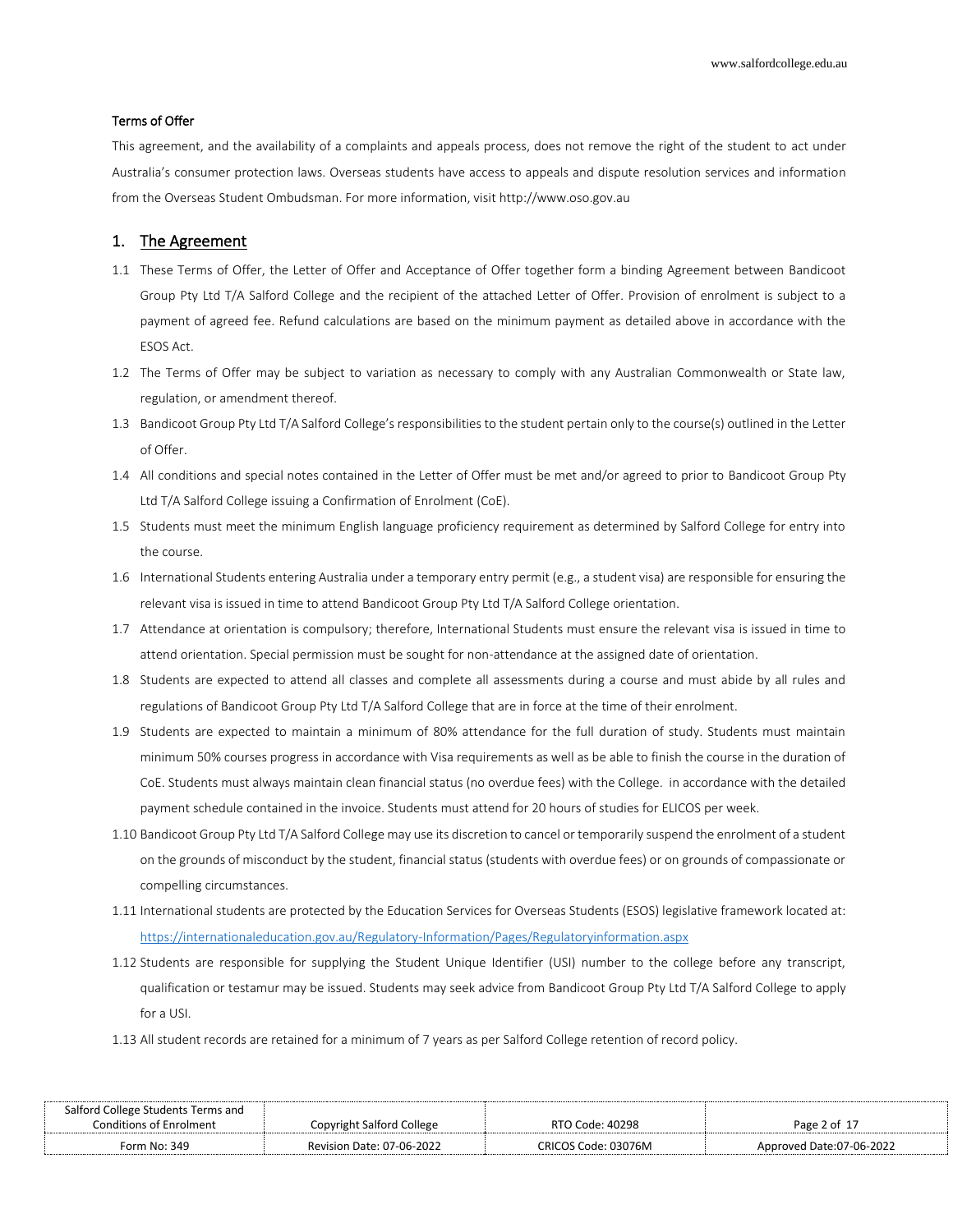#### 2. Student Visa Conditions

- 2.1 Students on international student visas MUST always abide by the conditions of their visa.
- 2.2 You CANNOT work more than 40 hours per fortnight except in limited circumstances except during the term and semester breaks.
- 2.3 You must remain enrolled in a CRICOS registered course.
- 2.4 You must attend and progress in your course satisfactorily as defined by the College.
- 2.5 You must maintain Overseas Student Health Cover for your entire stay in Australia.
- 2.6 You must continue to have enough financial capacity to support your study and stay in Australia.
- 2.7 You must maintain adequate schooling arrangements for any school-age dependents that join you in Australia on a student dependent visa for more than 3 months.
- 2.8 You must notify your education provider of your residential address in Australia within 7 days of arriving in Australia and, you must notify your education provider of any change in your residential address, phone, email, or emergency contacts/next of kin within 7 days of the change. Each student will have a six (6) monthly review of their contact information.
- 2.9 You must notify your education provider of a change of education provider within 7 days of receiving the electronic Confirmation of Enrolment (CoE) certificate or evidence of enrolment.
- 2.10 For current details of student visa conditions visit the Department of Home Affairs (DHA) website: <https://immi.homeaffairs.gov.au/visas/already-have-a-visa/check-visa-details-and-conditions> or call 131 881
- 2.11 For details on how to apply for a Student Visa contact your nearest Australian visa processing office and/or obtain information at Australia's Department of Home Affairs (DHA) website, further details are in your Student Handbook.
- 2.12 Student visas are normally issued for the period of the course or courses being offered. Students needing to extend their visa beyond this period may ask Bandicoot Group Pty Ltd T/A Salford College staff for assistance. However, the staff would be unable to give you advice about visa and will provide an appropriate pathway to seek professional advice.
- 2.13 Bandicoot Group Pty Ltd T/A Salford College is required by law to report to the Australian Government international students who are found to be in breach of their visa conditions (e.g., failing to maintain satisfactory attendance and progress, or financial status). Reported students may have their student visa cancelled and required to leave Australia.

## 3. Course Duration and BYOD

- 3.1 Bandicoot Group Pty Ltd T/A Salford College courses are registered on CRICOS which details the duration of each course. Duration of course is laid out in your letter of offer and has been drawn to take consideration for any credit transfers requested at the time of admission.
- 3.2 Salford College has the right to alter the duration of a course to suit specific circumstances e.g., failure to disclose credit transfers or a change of the accredited course as prescribed by ASQA.
- 3.3 BYOD (Bring your own device) to the specifications listed below:

Personal Electronic Devices (PEDs) are devices that are owned by students.

Our students expect reliable access to learning from wherever they are and whenever they need it. As a result, we ask our students to Bring Your Own Personal Electronic Device (PED), also known as a Bring Your Own Device (BYOD). Under this model, Salford College students will bring their own devices to college and connect them to the college's wireless internet at no cost to them. This might be a student's personal laptop, or one of the other portable devices currently on the market, such as:

| Salford College Students Terms and |                           |                     |                          |
|------------------------------------|---------------------------|---------------------|--------------------------|
| Conditions of Enrolment            | Copyright Salford College | RTO Code: 40298     | Page 3 of 17             |
| Form No: 349                       | Revision Date: 07-06-2022 | CRICOS Code: 03076M | Approved Date:07-06-2022 |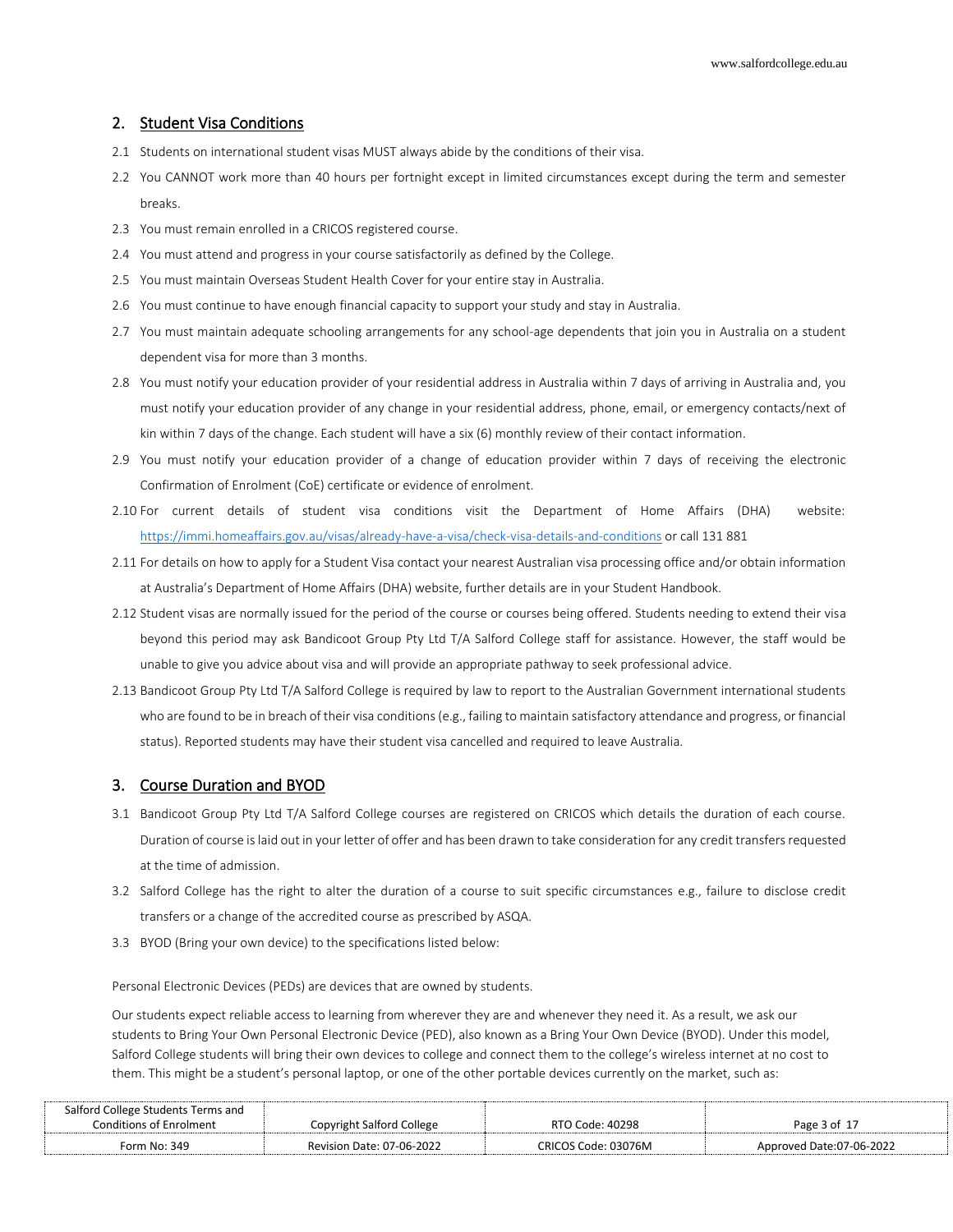- Apple iOS Devices: iPad, iPad Mini, iPod, iPhone
- Chromebooks
- Windows 10 and above compatible tablets
- Android Devices

# 4. Current Contact Details

It is a condition of Salford College that students advise their current residential address, contact details (including mobile, landline phone and email address) next of kin, emergency contact details and phone numbers at all times. You must advise us in writing not later than 7 days of any change to these details.

# 5. Agents

Applicants who enroll via an agent may change their agent by submitting a written advice to the college. Responsibility for notifying the agent lies with the student. Students re-enrolling with the college directly are responsible for their communication with the past or current agent.

# 6. Provider Transfer

Students who have not completed six months of their principal course on their current student visa may require a release letter from their principal provider, as per the Education Service for Overseas Students (ESOS) Act 2000. Bandicoot Group Pty Ltd T/A Salford College is under no obligation to release students and Bandicoot Group Pty Ltd T/A Salford College will not release any students with outstanding fees or academic progress.

# 7. ELICOS Courses:

- 7.1 For all ELICOS (English) courses as per the ELICOS standards Salford College will monitor your attendance. All attendees always must maintain a more than 80% to satisfy the requirements of the College and your visa.
- 7.2 You will be required to attend to at least 20 hours face to face scheduled course contact per week for the duration of the course. You may also be required to attend extra scheduled support session if required.
- 7.3 Please refer the link<https://salfordcollege.edu.au/policies-responsibilities/>

#### 8. Other Conditions

Entry into your formal program may be conditional upon the following:

- 8.1 Satisfying the required English Language Requirements
- 8.2 Satisfying the Academic Entry requirements
- 8.3 Attendance Certificate from your previous study at an Australian College (if applicable)
- 8.4 Certified copy of satisfactory school or tertiary academic results (in English)
- 8.5 Proof of successful completion of your current program of study
- 8.6 Passing a college Literacy and Numeracy test before commencement of study.
- 8.7 Release evidence in PRISMS if you are studying at an Australian Institution without having completed 6 months of your principal

course.

| Salford College Students Terms and |                                  |                     |                          |
|------------------------------------|----------------------------------|---------------------|--------------------------|
| Conditions of Enrolment            | Copyright Salford College        | RTO Code: 40298     | Page 4 of 17             |
| Form No: 349                       | <b>Revision Date: 07-06-2022</b> | CRICOS Code: 03076M | Approved Date:07-06-2022 |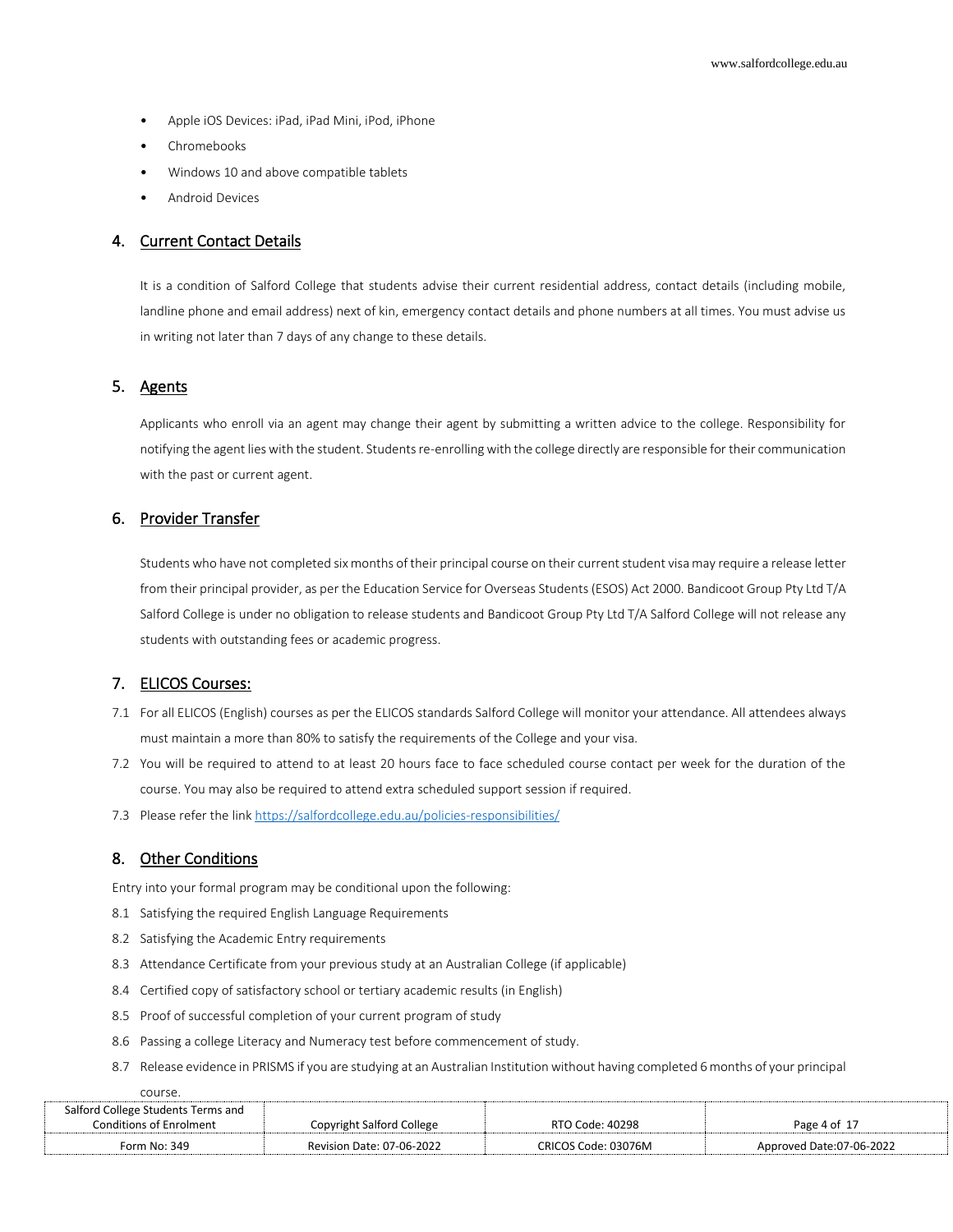- 8.8 Refer to the conditions (if any) stated on your Letter of Offer.
- 9.1 Privacy of Information and sharing of Information (Full Policy on [https://salfordcollege.edu.au/policies](https://salfordcollege.edu.au/policies-responsibilities/)[responsibilities/\)](https://salfordcollege.edu.au/policies-responsibilities/) Information of students, collected prior to commencing and over the course of their studies, may be made available to relevant Commonwealth, State Government agencies and to the Tuition Protection Scheme and the TPS Funds Director, to ensure compliance with Bandicoot Group Pty Ltd T/A Salford College's obligations under the ESOS FRAMEWORK including: ESOS Framework including the ESOS Act 2000 as amended and the National Code 2018 and other relevant Commonwealth and State legislation.
- 9.2 Information may be shared between the above agencies for the purposes of:
- 9.2.1 Promoting compliance with the ESOS Act and the National Code.
- 9.2.2 Assisting with the regulation of providers
- 9.2.3 Promoting compliance with the conditions of a student visa or visas, or of student visas generally
- 9.2.4 Facilitating the monitoring and control of immigration
- 9.2.5 In the event of circumstances requiring critical incident management, Bandicoot Group Pty Ltd T/A Salford College reserves the right to disclose limited personal information of a student where it is considered necessary to meet or maintain its duty of care responsibilities to that student.
- 9.2.6 Except for parties referred to in Australian Privacy Policy clauses 5.1 and 5.2, information will only be provided to other parties with the student's permission.
- 9.2.7 For further information about privacy guidelines visi[t https://www.oaic.gov.au/](https://www.oaic.gov.au/)
- 9.2.8 The following are the examples of situation in which information may be shared:
	- a) When there is concern about a student breaching visa conditions relating to attendance for course progress
	- b) When there are changes to the student's enrolment
	- c) When Salford college fails to offer a course in which the student is enrolled.
- 9.2.9 Information collected about you on this form and during your enrolment can be provided, in certain circumstances, to the Australian Government and designated authorities and, if relevant, the Tuition Protection Scheme (TPS) and Tuition Protection Scheme Administrators. In other instances, information collected on this form or during your enrolment can be disclosed without your consent where authorized or required by law.
- 9.2.10 Information provided will be in accordance with the Privacy Act of 1988

## 10 In Case of an Emergency

In the event of circumstances requiring urgent medical care where the student is incapable of speaking on their own behalf, Bandicoot Group Pty Ltd T/A Salford College is authorized as a matter of urgency to seek and provide appropriate medical care on behalf of the student. Bandicoot Group Pty Ltd T/A Salford College accepts no responsibility for a charges or fees attached to providing the appropriate level of medical care e.g., Ambulance fees.

# 11 Tuition Protection Service

The ESOS legislation protects the tuition fees paid by international students by placing placement and refund obligations on providers in different default situations and through the Tuition Protection Service. The ESOS legislation also helps to ensure

| Salford College Students Terms and |                           |                     |                          |
|------------------------------------|---------------------------|---------------------|--------------------------|
| Conditions of Enrolment            | Copyright Salford College | RTO Code: 40298     | Page 5 of 17             |
| Form No: 349                       | Revision Date: 07-06-2022 | CRICOS Code: 03076M | Approved Date:07-06-2022 |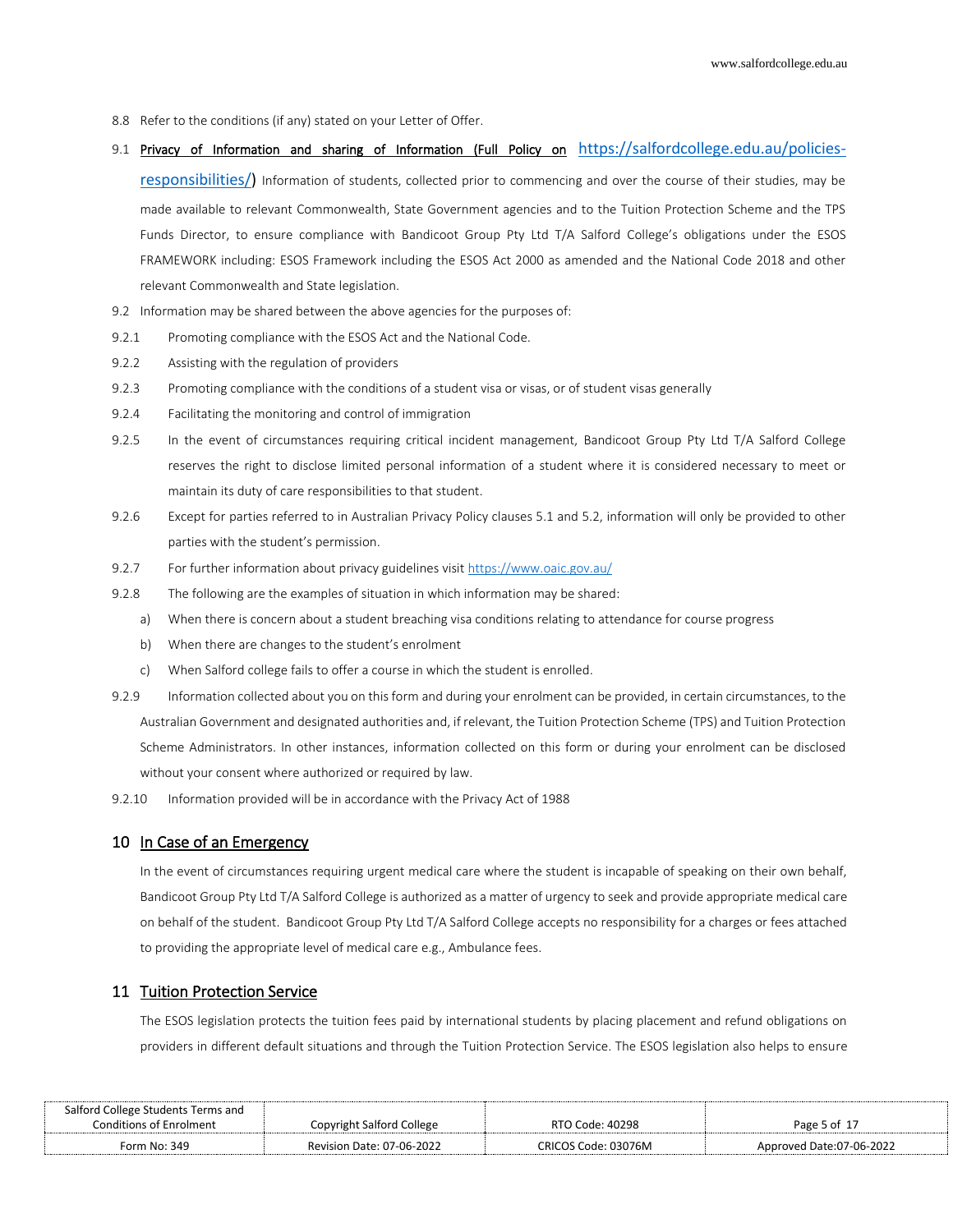students meet their student visa conditions for attending classes and making satisfactory progress in their studies while in Australia. For additional information on the ESOS legislative framework visit [ESOS legislative framework.](https://internationaleducation.gov.au/Regulatory-Information/Pages/Regulatoryinformation.aspx)

#### Under the TPS Framework

#### **a. Students**

- 1. Should read their written agreement carefully before signing it it is a legal contract.
- 2. Ensure the agreement is clear on the number of study periods in the course, how the fees are distributed throughout the course for each study period and the difference between tuition fees and other types of unprotected fees such as accommodation.
- 3. Should be aware of any conditions or deductions from a refund they may incur if they do not commence or complete the course (this is called a student default) or where their visa is not approved.
- 4. Keep a copy of all receipts for money they have paid to a provider.
- 5. Ensure their provider gives them a record of all study completed at each stage of their course.
- 6. Let their provider know as soon as any of their contact details change.
- 7. If an international student is referred to the TPS following a provider closure and wants to accept an offer of a place with an alternative provider, the student will have to meet any additional academic and fee requirements of the alternative provider, if higher than the original provider.

#### **b. Providers**

- 1. Are expected to meet their default obligations under the Education Services for Overseas Students Act 2000 (ESOS).
- 2. Must contribute annually to the TPS.
- 3. Have the opportunity to place students who are referred to the TPS in a suitable alternative course.
- 4. Are under no obligation to accept a student that has sought a placement with them following another provider's default.

#### Provider's Default

As per the Education Services for Overseas Students Legislation Amendment (Tuition Protection Service and Other Measures) Act 2012, in the unlikely event that Bandicoot Group Pty Ltd T/A Salford College is unable to deliver the course for which you have been accepted or deliver the course in full to you, Bandicoot Group Pty Ltd T/A Salford College will offer you a place in an alternative course at Bandicoot Group Pty Ltd T/A Salford College or identify an alternative course at another education provider. Bandicoot Group Pty Ltd T/A Salford College will make this offer to you at no cost to you. If you decide to accept this offer of enrolment in a course, Bandicoot Group Pty Ltd T/A Salford College will ask you to accept this offer in writing. If you do not accept an offer of enrolment into an alternative course, Bandicoot Group Pty Ltd T/A Salford College will refund to you any unspent pre-paid course fees received by Bandicoot Group Pty Ltd T/A Salford College. If Bandicoot Group Pty Ltd T/A Salford College does not refund to you the unspent pre-paid course fees received for the course or obtain your written acceptance of enrolment into an alternative course within the provider notification and obligation (3 business days or 14 days) of the course not being delivered, or not delivered in full to you, Bandicoot Group Pty Ltd T/A Salford College will notify the Tuition Protection Service (TPS) Director within 7 days. The Director will facilitate the on-line course placement service to enable you to identify and enroll into suitable alternative course.

| Salford College Students Terms and |                                  |                     |                          |
|------------------------------------|----------------------------------|---------------------|--------------------------|
| Conditions of Enrolment            | Copyright Salford College        | RTO Code: 40298     | Page 6 of $1-$           |
| Form No: 349                       | <b>Revision Date: 07-06-2022</b> | CRICOS Code: 03076M | Approved Date:07-06-2022 |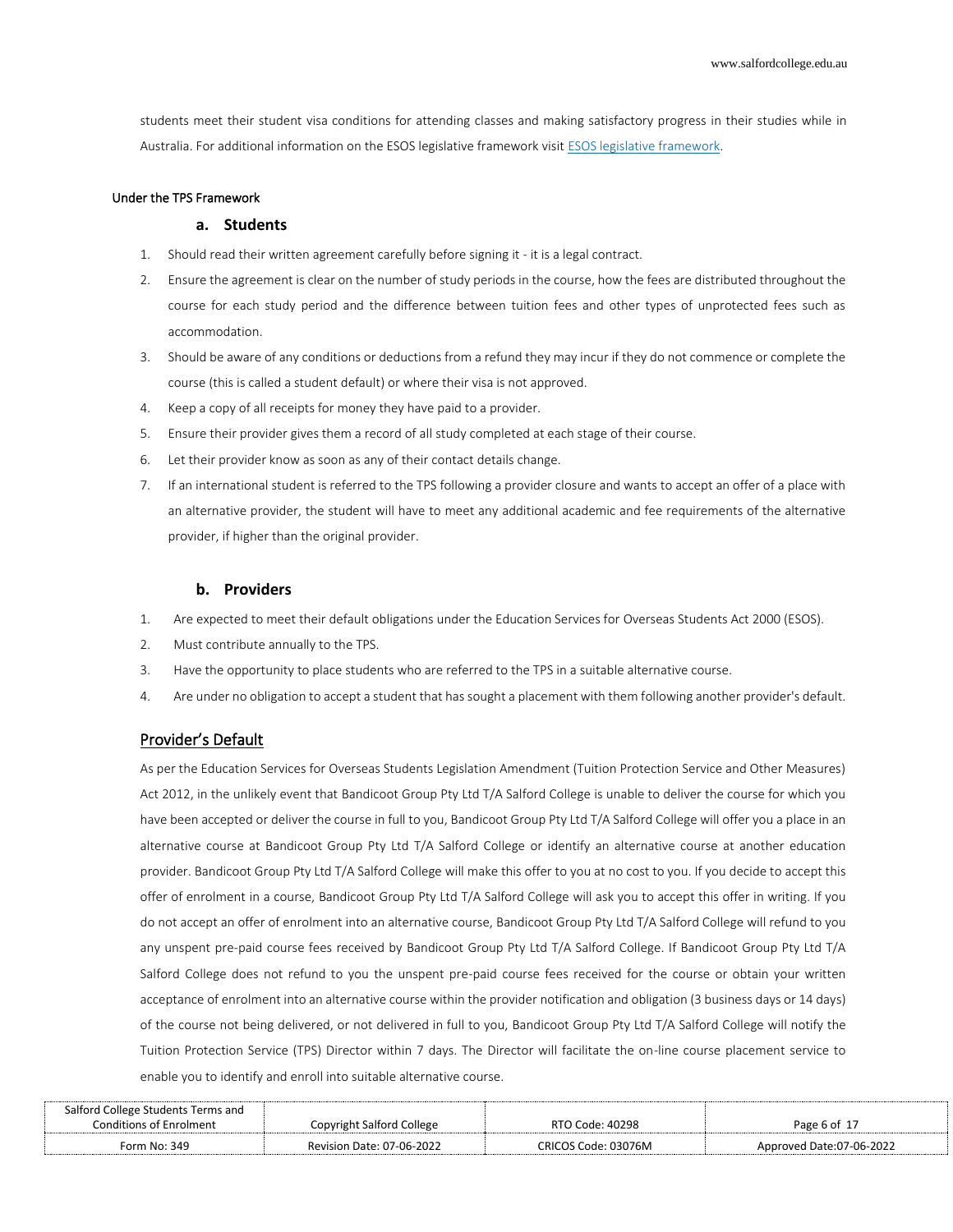# Your Rights

#### The ESOS framework protects your rights, including:

Your right to receive, before enrolling, current and accurate information about the courses, fees, modes of study and other information from your provider and your provider's agent. If you are under 18, to ensure your safety, you will be granted a visa only if there are arrangements in place for your accommodation, support, and welfare.

Your right to sign a written agreement with your provider before or as you pay fees, setting out the services to be provided, fees payable and information about refunds of course money. You should keep a copy of your written agreement.

Your right to get the education you paid for. The ESOS framework includes consumer protection that will allow you to receive a refund or to be placed in another course if your provider is unable to teach your course.

The **ESOS framework** sets out the standards Australian education providers offering education services to overseas students must obey. These standards cover a range of information you have a right to know and services that must be offered, including:

- 1. Orientation and access to support services to help you study and adjust to life in Australia;
- 2. Who the contact officer or officers is for overseas students.
- 3. If you can apply for credit transfer and/or recognition of prior learning;
- 4. When your enrolment can be deferred, suspended or cancelled;
- 5. What your provider's requirements are for satisfactory progress in the courses you study and what support is available if you are not progressing well;
- 6. If attendance will be monitored for your course,
- 7. A complaints and appeals process;
- 8. Transfer to another provider requiring providers permission until completing six months of the final/principal course of study planned to undertake in Australia.

#### For information:

[https://internationaleducation.gov.au/Regulatory-Information/Documents/ESOSFrameworkfactsheetfinal draft](https://internationaleducation.gov.au/Regulatory-Information/Documents/ESOSFrameworkfactsheetfinal%20draft%209May2014(2).pdf)  [9May2014\(2\).pdf](https://internationaleducation.gov.au/Regulatory-Information/Documents/ESOSFrameworkfactsheetfinal%20draft%209May2014(2).pdf)

A description of the ESOS framework that Australian Education providers must abide by is available electronically from Department of Education Website - refer to the links below for further information:

- 1. <https://docs.education.gov.au/node/39586>
- 2. <https://www.studyinaustralia.gov.au/english/australian-education/education-system/esos-act>
- 3. <http://www.australia.gov.au/information-and-services/education-and-training/international-students>
- 4. <http://www.studyinaustralia.gov.au/global/live-in-australia/support-services/support-services-for-students>

This written agreement, and the right to make of complaints and seek appeals of decisions and action under various processes, does

not affect the rights of the student to act under the Australian Consumer Law if the Australian Consumer Law applies.

For very comprehensive information on studying in Australia visit the Australian Government website:

| Salford College Students Terms and |                           |                     |                          |
|------------------------------------|---------------------------|---------------------|--------------------------|
| <b>Conditions of Enrolment</b>     | Copyright Salford College | RTO Code: 40298     | Page 7 of 17             |
| Form No: 349                       | Revision Date: 07-06-2022 | CRICOS Code: 03076M | Approved Date:07-06-2022 |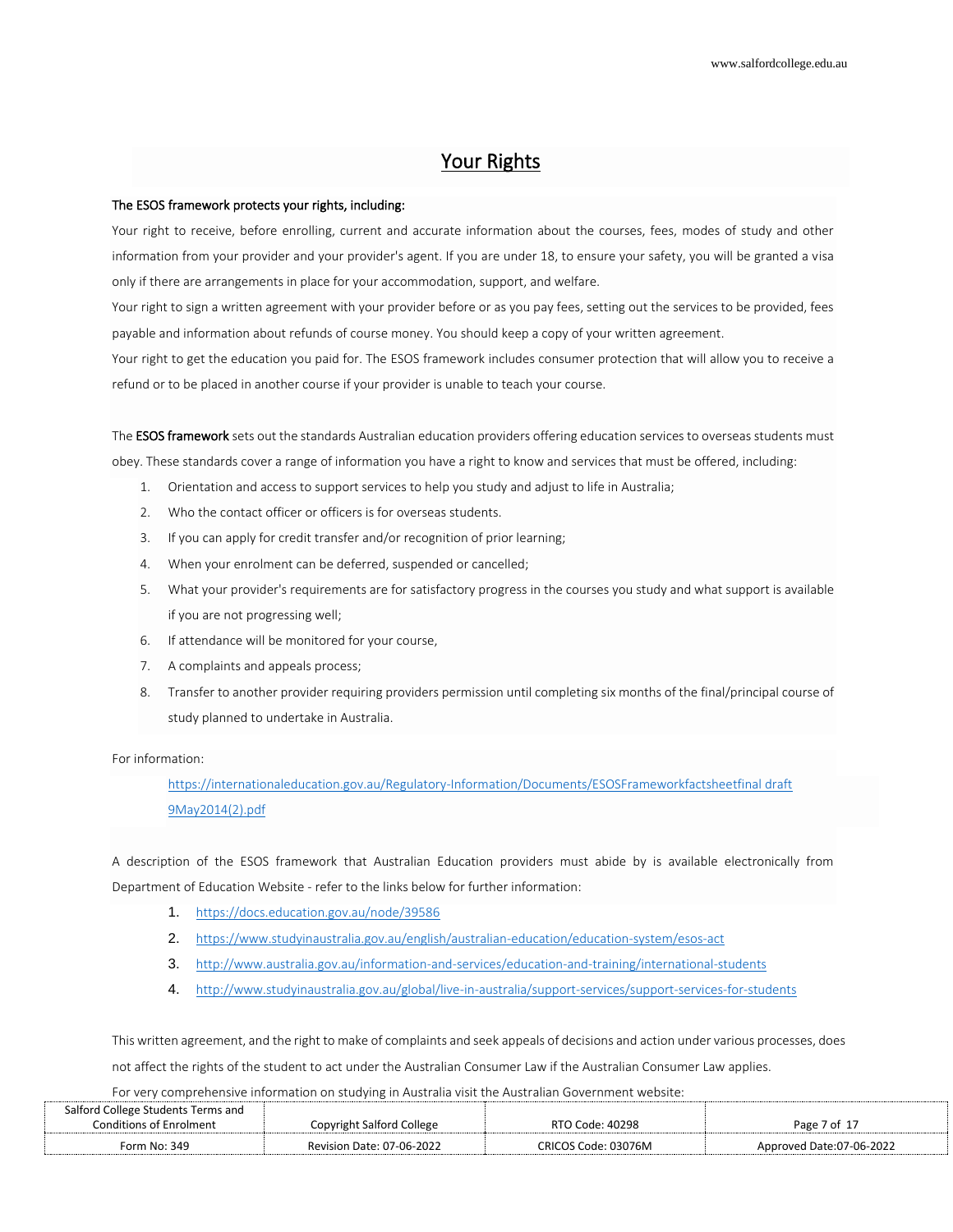#### <http://www.studyinaustralia.gov.au/>

#### Related Legislation and Regulations

- The National Code of Practice for Registration Authorities and Providers of Education and Training to Overseas Students 2018, known as 'the National Code 2018' Standards
- Standards for Registered Training Organisations (RTOs) 2015, Standard 5 clause 5.3 and standard 7 clause 7.2
- Education Services for Overseas Students Regulations 2001

Education Services for Overseas Students Act 2000

#### Fees and Refunds - Refer t[o www.salfordcollege.edu.au f](http://www.salfordcollege.edu.au/)or full policy

We want to make sure you understand all fees and charges associated with your course so please carefully read this section before signing the Student Agreement.

Any fees and charges documented in the agreement will not change during the duration of your enrolled course.

We protect your fees at all times by:

- Maintaining a sufficient amount in our account so that so we are able to repay all tuition fees already paid.
- Through our membership of the Tuition Protection Scheme (TPS). The role of the TPS is to assist international students where we are unable to fully deliver their course of study. The TPS ensures that you are able to either complete their studies in another course or with another education provider or receive a refund of your unspent tuition fees.
- Not requiring you to pay more than 50% of course fees prior to commencement, except where a course is less than 26 weeks. However, you may choose to pay your fees in full or a greater amount than 50%. Please contact us if you would like to pay more than is documented in your student agreement.

Please note that the following fees can apply in addition to the fees advertised in the Course Brochure.

### Schedule of Fees

Application/enrolment fee (non-refundable) A non-refundable application fee applies.

#### Current Course Costs

The course fees are listed on CRICOS website. The prices may vary according to specials offered by the college. At no times the fees can be more than listed on CRICOS website:

#### Institution Details - [Bandicoot Group Pty Ltd](http://cricos.education.gov.au/Institution/InstitutionDetails.aspx?ProviderCode=03076M)

| Salford College Students Terms and |                           |                     |                          |
|------------------------------------|---------------------------|---------------------|--------------------------|
| Conditions of Enrolment            | Copyright Salford College | RTO Code: 40298     | Page 8 of 17             |
| Form No: 349                       | Revision Date: 07-06-2022 | CRICOS Code: 03076M | Approved Date:07-06-2022 |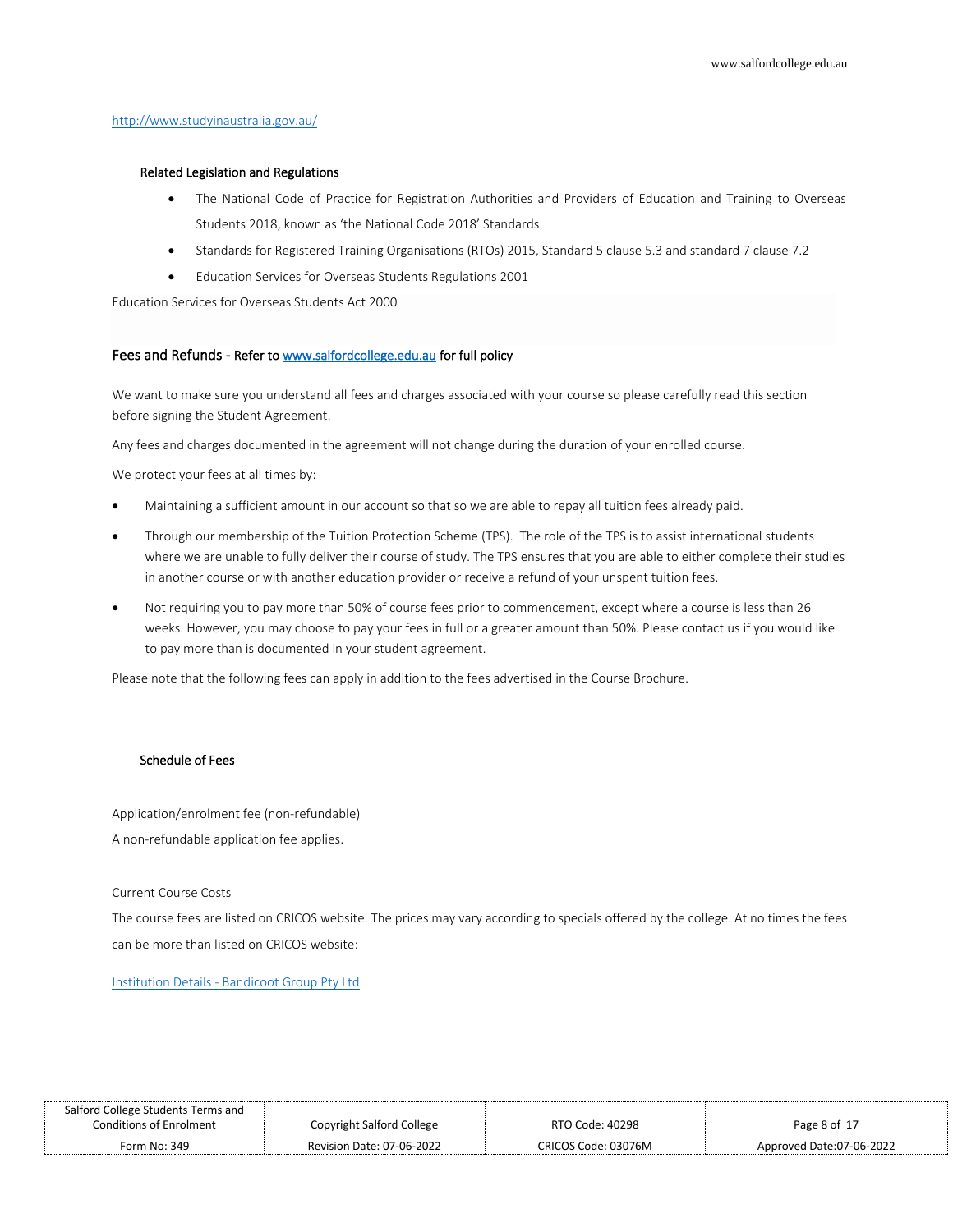# Fees during the enrolment period

| Application Fees per Course/CoE                                                                                                | \$350.00    |
|--------------------------------------------------------------------------------------------------------------------------------|-------------|
| RPL assessment (per unit of competency)                                                                                        | \$250.00    |
| Late Submission of Assessment after the due date                                                                               | \$100.00    |
| Administration fee (Credit Transfer Application fees/CoE Variation, RPL application, Transfer of<br>Course/provider fees etc.) | \$250.00    |
| Catch up for each unit                                                                                                         | \$100-\$300 |
| First Time Re-sit (theory/Practical)                                                                                           | \$100/175   |
| Second Time Re-sit (theory/Practical)                                                                                          | \$150/200   |
| Third Time Re-sit (theory/practical)                                                                                           | \$300/375   |
| Re-issue of CoE                                                                                                                | \$25.00     |
| Airport pick up (from Airport to College campus in that city) Adelaide                                                         | \$75.00     |
| Sydney                                                                                                                         | \$150.00    |
| Replacement Certificate/page                                                                                                   | \$20.00     |
| Late payment fees of \$35.00 per week or 2% of outstanding fees payable will be applied after<br>the due date                  | \$35.00     |
| Bank dishonor fee                                                                                                              | \$35.00     |
| Additional statement of attainment (one statement of attainment will be provided free of<br>charge)                            | \$50.00     |
| Set up/Change fee for payment plan                                                                                             | \$100.00    |
| Admin Charges for processing each payment as per installment plan (unless direct debit)                                        | \$20.00     |
| Administration and processing fee for health insurance arranged by Bandicoot Group Pty Ltd<br>T/A Salford College              | \$20.00     |
| Certificate issuance after 3 months of CoE/Course completion                                                                   | \$100.00    |
| Postage of Certificates                                                                                                        | \$15.00     |
| Replacement ID card                                                                                                            | \$10.00     |
| Academic support class (per two-hour class)                                                                                    | No charge   |
| Moderation on appeal (per assessment task per unit)                                                                            | No charge   |
| "One-on-one" mentoring (per hour)                                                                                              | No charge   |
| Credit Transfer Application Fees (Administration Fees)/Course                                                                  | \$250.00    |
| Credit Transfers (within 14 days before commencement of course)                                                                | No Charge   |

Fees Schedule updated as of 06.11.19/ Current students will have this new fee applicable after 06 Dec 2019

| Salford College Students Terms and |                           |                     |                          |
|------------------------------------|---------------------------|---------------------|--------------------------|
| <b>Conditions of Enrolment</b>     | Copyright Salford College | RTO Code: 40298     | Page 9 of 17             |
| Form No: 349                       | Revision Date: 07-06-2022 | CRICOS Code: 03076M | Approved Date:07-06-2022 |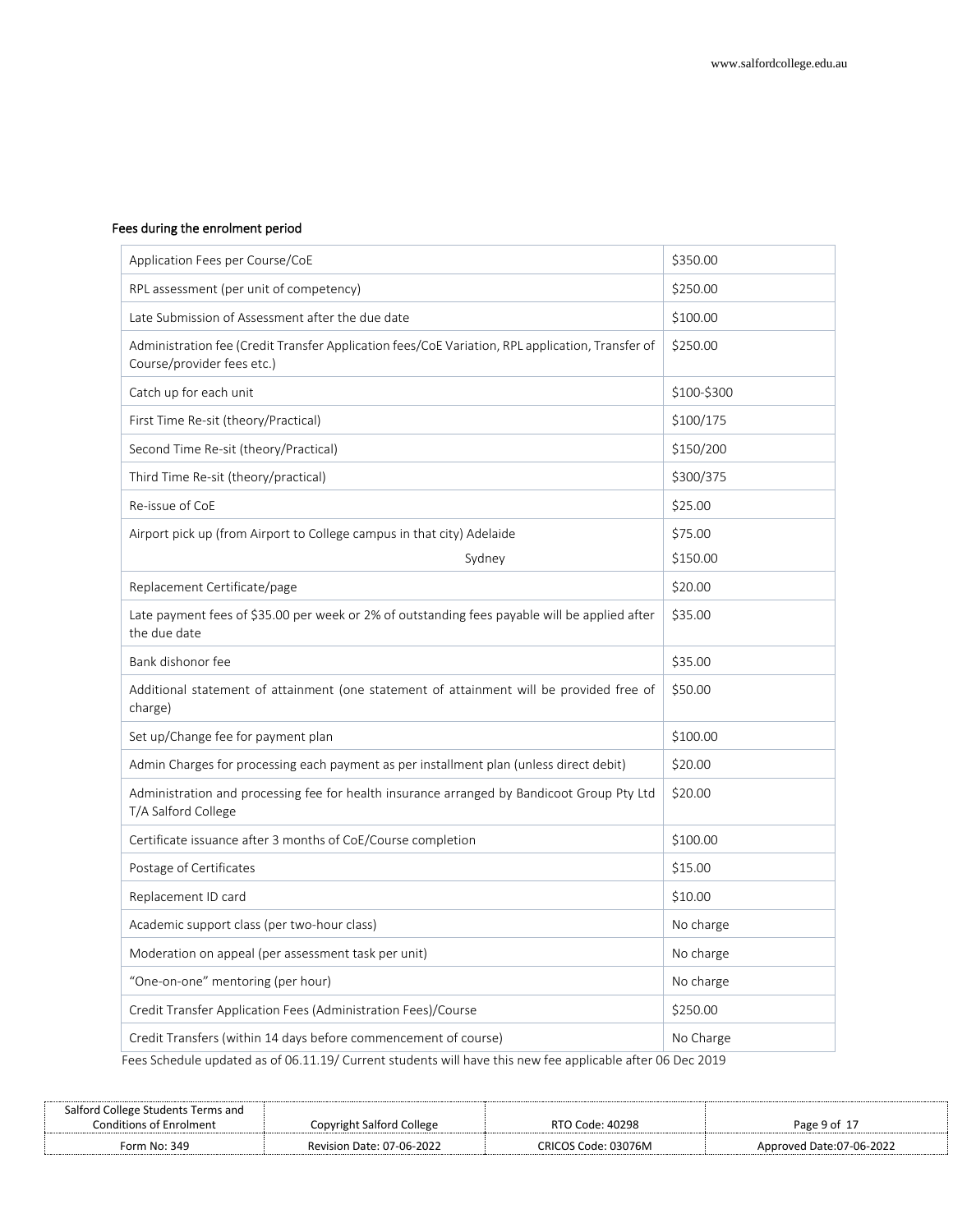If these fees apply, they will be included in the amounts shown on the previous page. You are required to pay all fees and charges by the date indicated on the invoice. Where you are unable to make a payment by the specified date, please contact us to discuss alternative arrangements.

All payments are to be made by bank transfer into the account specified on the invoice.

Where fees are overdue and you have not made alternative arrangements, a first warning, second warning and notice of intention to report regarding non-payment of fees will be sent to you as follows:

- First warning letter: failing to pay an invoice within 5 days of receipt or contacting us to make alternative arrangements.
- Second warning letter: failing to pay an invoice within 5 days of receipt of the first warning letter or contacting us to make alternative arrangements.
- Notice of intention to report failing to pay an invoice within 5 days of receipt of the second warning letter or contacting us to make alternative arrangements.

Following cancellation of enrolment due to non-payment of fees, your debt will be referred to a debt collection agency.

#### Refunds (Refer t[o www.salfordcollege.edu.au](http://www.salfordcollege.edu.au/) for full policy)

Please carefully read the following information about refunds. This applies whether you paid the tuition and non-tuition fees, or an education agent paid them on your behalf.

All application fees are non-refundable except where we cancel a course before it has started.

You should complete and submit a Refund Application Form which can be accessed from our office This form must be submitted within 10 working days of the event that led to the request for the refund. The outcome of the refund assessment will be forwarded to you within 20 working days, as well as any applicable refund.

Refunds will be paid to you or to the person or organisation who paid the course fees and will be paid in Australian Dollars.

The refund policy does not remove your right to take further action under Australian Consumer Law.

In addition to the above circumstances, refunds apply as follows:

| Circumstance                                                                                                   | Refund due                                                                                                                                                           |
|----------------------------------------------------------------------------------------------------------------|----------------------------------------------------------------------------------------------------------------------------------------------------------------------|
| Salford College cancels course before commencement                                                             | Full refund of all fees                                                                                                                                              |
| Salford College cancels course following commencement                                                          | Full refund of all unspent fees calculated as follows:<br>Weekly tuition fee multiplied by the weeks in the default<br>period (calculated from the date of default). |
| Salford College has not provided a Student Agreement that meets<br>the requirements of the National Code 2018. | Full refund of all unspent fees calculated as follows:<br>Weekly tuition fee multiplied by the weeks in the default<br>period (calculated from the date of default). |
| Student withdraws up to 10 weeks prior to course<br>commencement.                                              | Application fee not refunded.<br>Refund of all other fees and charges as well as unspent<br>Material Fees.                                                           |

| Salford College Students Terms and |                           |                     |                          |
|------------------------------------|---------------------------|---------------------|--------------------------|
| Conditions of Enrolment            | Copvright Salford College | RTO Code: 40298     | Page 10 of 17            |
| Form No: 349                       | Revision Date: 07-06-2022 | CRICOS Code: 03076M | Approved Date:07-06-2022 |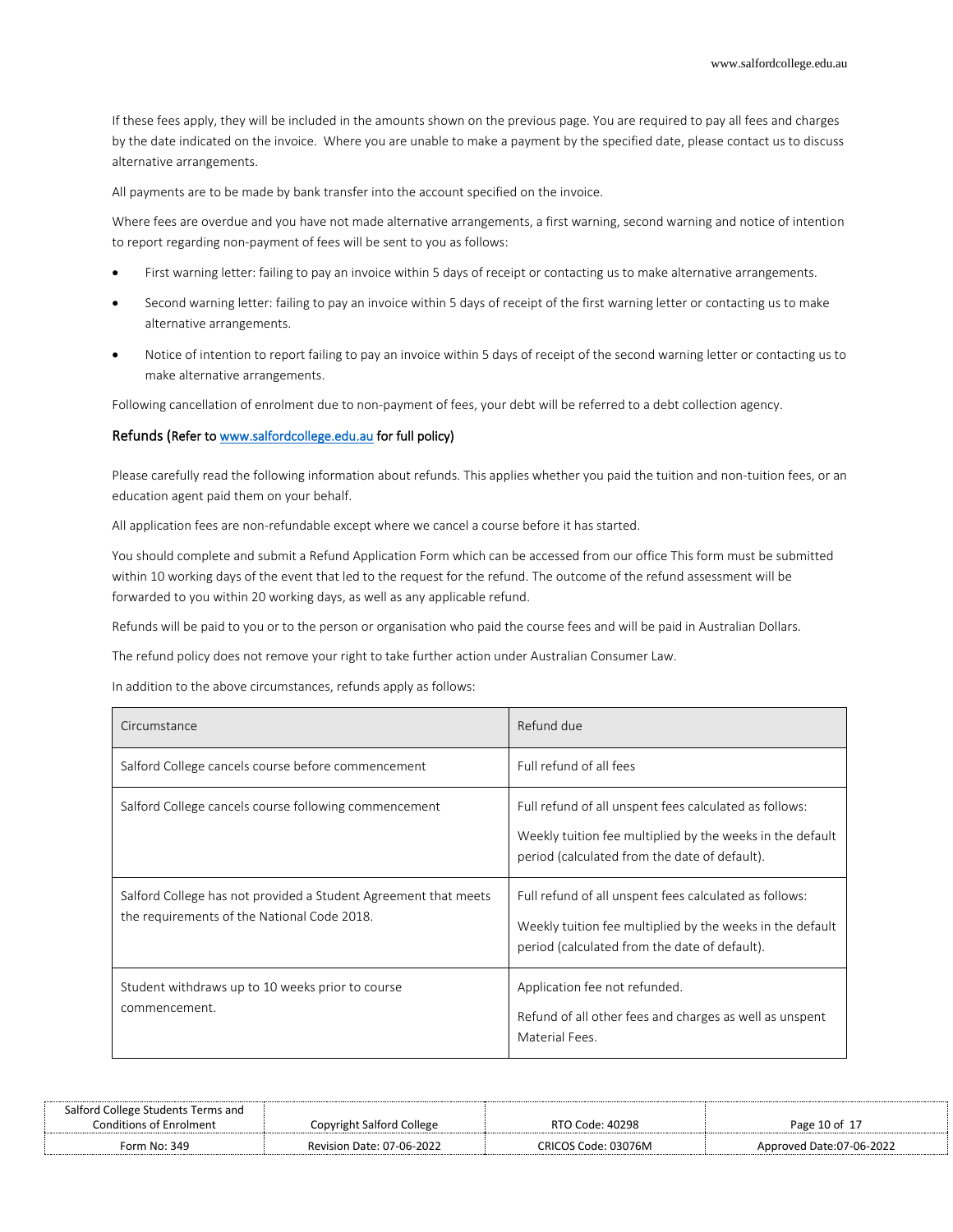| Circumstance                                                                                                                                                                                                                     | Refund due                                                                                                                                                                                 |
|----------------------------------------------------------------------------------------------------------------------------------------------------------------------------------------------------------------------------------|--------------------------------------------------------------------------------------------------------------------------------------------------------------------------------------------|
| Student withdraws between 9 weeks to 4 weeks prior to course<br>commencement.                                                                                                                                                    | Application fee not refunded.<br>Refund of 50% other fees for semester 1, as well as<br>unspent Material Fees.                                                                             |
| Student withdraws less than 4 weeks prior to course<br>commencement.                                                                                                                                                             | Application fee not refunded.<br>No refund. Fees for full study period (semester 1) to be<br>paid                                                                                          |
| The student does not commence on the agreed start date and has<br>not previously withdrawn.                                                                                                                                      | No refund. Fees for full study period (semester) to be<br>paid.                                                                                                                            |
| Student withdraws after commencement.                                                                                                                                                                                            | No refund. Fees for full study period (semester) to be<br>paid.                                                                                                                            |
| Student's enrolment is cancelled due to disciplinary action.                                                                                                                                                                     | No refund. Fees for full study period (semester) to be<br>paid.                                                                                                                            |
| Student breaches a visa condition                                                                                                                                                                                                | No refund. Fees for full study period (semester) to be<br>paid.                                                                                                                            |
| The student has supplied incorrect or incomplete information<br>causing Salford College to withdraw the offer of the course prior<br>to commencement.                                                                            | No refund. Fees for full study period (semester) to be<br>paid.                                                                                                                            |
| The student is refused a visa because they did not pay start their<br>course at the agreed location on the agreed starting day or they<br>withdrew from their course with Salford College, or they did not<br>pay an amount due. | No refund. Fees for full study period (semester) to be<br>paid.                                                                                                                            |
| The student is refused a visa and therefore does not commence<br>their course on the agreed starting day or withdraws from the<br>course on or before the agreed starting day because of the visa<br>refusal.                    | The total amount of all course fees (tuition and any non-<br>tuition fees) received or less whichever is the lower<br>amount of 5% of the total amount of the fees or the sum<br>of \$500. |
| The student is refused a visa and has already commenced their<br>course.                                                                                                                                                         | The total amount of all unused course fees (tuition and<br>any non-tuition fees described as a pro rata formula for<br>course not delivered) received.                                     |

# Academic course progress (Refer t[o www.salfordcollege.edu.au f](http://www.salfordcollege.edu.au/)or full policy)

During the designated orientation session and in the first class of each term, Salford College will outline course requirements for international students, including the requirement under the National Code 2018 Standard 7.3, that the expected duration of their course includes a minimum of 20 scheduled course contact hours per week.

| Salford College Students Terms and |                           |                     |                          |
|------------------------------------|---------------------------|---------------------|--------------------------|
| Conditions of Enrolment            | Copyright Salford College | RTO Code: 40298     | Page 11 of 17            |
| Form No: 349                       | Revision Date: 07-06-2022 | CRICOS Code: 03076M | Approved Date:07-06-2022 |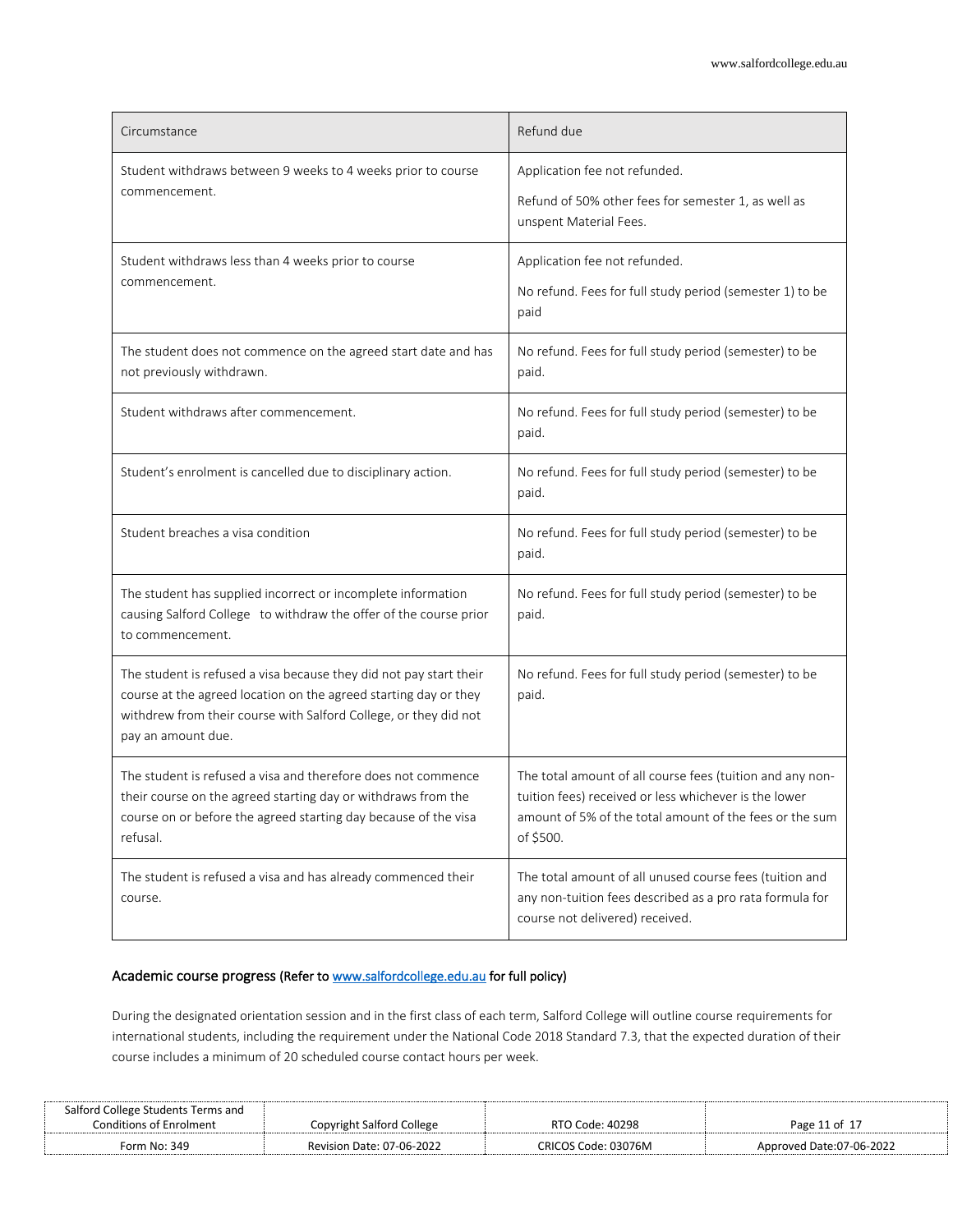Salford College will regularly monitor the academic progress of our student against the delivery and assessment plan for each unit and identify any students at risk of not completing a unit(s) in their enrolled program.

Salford College will review the results of all the students at the end of each term (if the course is less than six months in duration); or at the end of each semester (if the course is more than six months in duration).

Salford College will identify students at risk of not completing their enrolled program; and provide with intervention strategies for identified "at risk" students.

Students with unjustified absences that is, students who have minimal attendance over a four week period and have not communicated the reason for this absence to the Salford college; will be reported to the Student Support Officer (SSO) , who will also inform the Student Operations Manager and Compliance at Salford College

Salford College students will be advised in writing that they must meet with the Student Services Officer (SSO) within five working days, to discuss the implementation of an intervention strategy, failure to do so will result in the issue of an Intention to Report by Salford College

#### Complaints and Appeals (Refer t[o https://www.salfordcollege.edu.au/useful-links/ f](https://www.salfordcollege.edu.au/useful-links/)or full policy)

We sincerely hope not, but from time to time you may be unhappy with the services we provide or want to appeal a decision we have made. We take your complaints and appeals seriously and will ensure in assessing them that we look at the causes and action that we can take to ensure it does not happen again/reduce the likelihood of it happening again.

Complaints can be made against us as the Salford College, our trainers and assessors and other staff, another learner of Salford College as well as any third party that provides services on our behalf such as education agents. Complaints can be in relation to any aspect of our services.

Appeals can be made in respect of any decision made by Salford College. An appeal is a request for Salford College 's decision to be reviewed in relation to a matter, including assessment appeals.

In managing complaints, we will ensure that the principles of natural justice and procedural fairness are adopted at every stage of the complaint process. This means that we will review each complaint or appeal in an objective and consistent manner and give everyone the opportunity to present their point of view.

Our internal complaints and appeals process can be accessed at no cost.

We do encourage you to firstly seek to address the issue informally by discussing it with the person involved.

However, if you do not feel comfortable with this or you have tried this and did not get the outcome you wished you can access the formal complaints and appeals process.

If you want to make a complaint or appeal, you must:

- Submit your complaint or appeal in writing using th[e complaints and appeals form.](https://salfordcollege.edu.au/_documents/Complaints-and-Appeals-Form.pdf) The complaints and appeals form outlines the information that should be provided and can be accessed from reception.
- Submit your complaint within 30 calendar days of the incident or in the case of an appeal within 30 calendar days of the decision being made.

We will acknowledge your complaint or appeal will be acknowledged in writing within 3 working days of receipt.

We will review your complaint or appeal will commence within 5 working days of receiving the complaints.

| Salford College Students Terms and |                           |                     |                          |
|------------------------------------|---------------------------|---------------------|--------------------------|
| <b>Conditions of Enrolment</b>     | Copyright Salford College | RTO Code: 40298     | Page 12 of 17            |
| Form No: 349                       | Revision Date: 07-06-2022 | CRICOS Code: 03076M | Approved Date:07-06-2022 |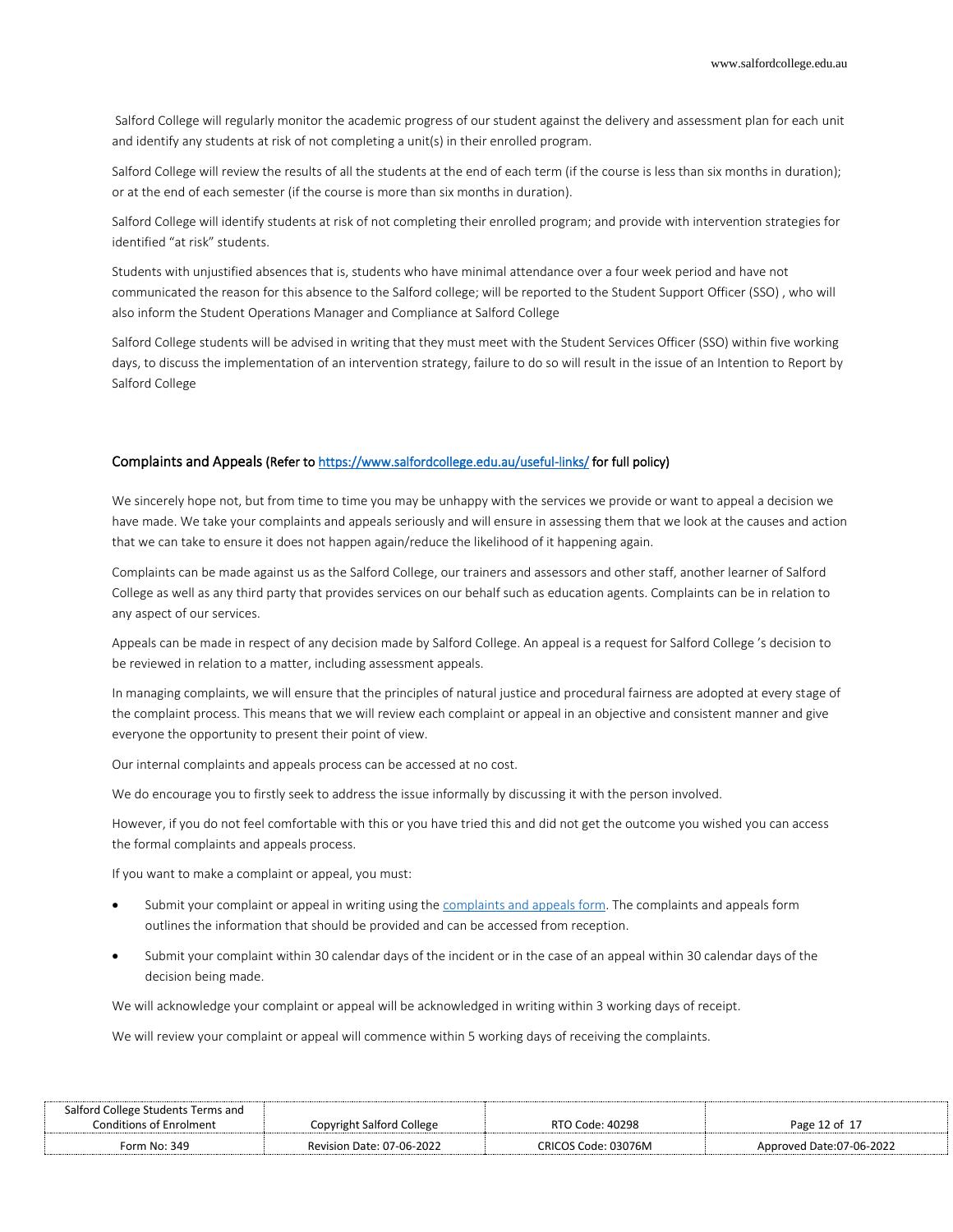Complaints and appeals will be finalised as soon as practicable or within 30 calendar days. However, where the complaint or appeal is expected to take more than 60 calendar days to process, Salford College will write to inform the complainant or appellant of this including the reasons for such. Following this update, regular updates will be provided of progress.

For assessment appeals, we will appoint an independent assessor to conduct a review of an assessment decision that is being appealed.

We will communicate the result of the complaints and appeals process to you in writing and this will include the reasons for the decision.

If you do need to come in for a meeting, you can have a support person of your choice present to assist you to resolve the complaint or appeal.

Generally, your enrolment will be maintained throughout any internal appeals process that concerns a decision to report you.

Additionally, If the appeal is against our decision to report you for unsatisfactory course progress or attendance, your will be maintained until the external process is completed and has supported or not our decision to report you.

If the appeal is against our decision to defer, suspend or cancel your enrolment due to misbehavior, we will only take action after the outcome of the internal appeals process

#### Independent parties

Where the internal process has failed to resolve the complaint or appeal, you will be able to take your case to the Overseas Students Ombudsman (OSO).

International students may complain to the OSO about a range of circumstances including:

- being refused admission to a course
- course fees and refunds
- being refused a course transfer
- course progress or attendance
- cancellation of enrolment
- accommodation or work arranged by Salford College
- incorrect advice given by an education agent.
- taking too long in certain processes such as issuing results
- not delivering the services indicated in the Student Agreement

More information can be found at:

<http://www.ombudsman.gov.au/making-a-complaint/overseas-students#quality-of-education-provider>

You can access this service at no cost in relation to matters that cannot be resolved through internal processes. Further information and contact details are included below.

We will cooperate in full with the OSO and will immediately implement their decisions or recommendations and/or take preventative or corrective action required by the decision or recommendation.

We will communicate all actions to you in writing based on the OSO's decision.

Complaints can also be made to the organisations indicated below:

| Salford College Students Terms and |                                  |                     |                          |
|------------------------------------|----------------------------------|---------------------|--------------------------|
| <b>Conditions of Enrolment</b>     | Copyright Salford College        | RTO Code: 40298     | Page 13 of 17            |
| Form No: 349                       | <b>Revision Date: 07-06-2022</b> | CRICOS Code: 03076M | Approved Date:07-06-2022 |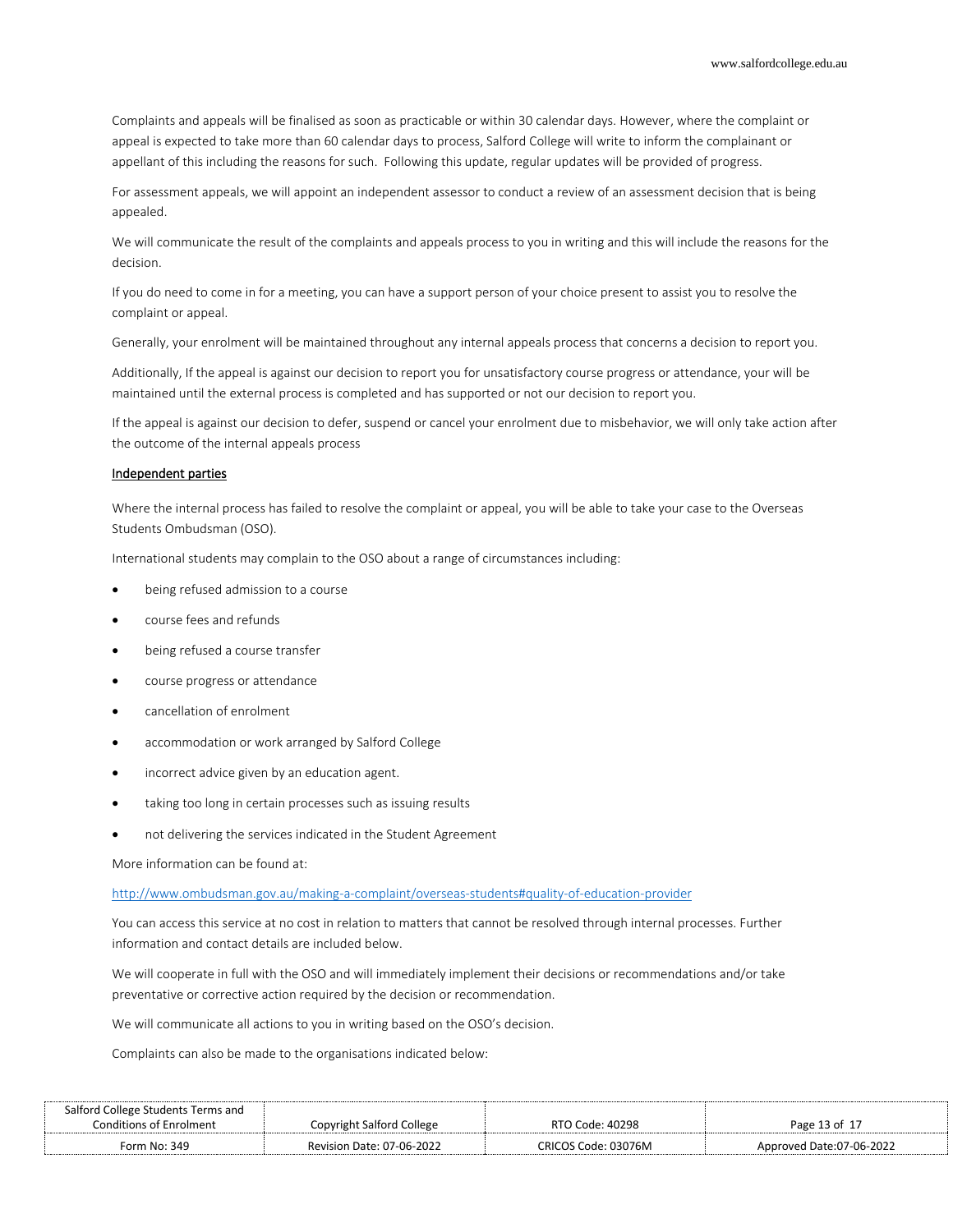#### National Training Complaints Hotline

The National Training Complaints Hotline is a national service for consumers to register complaints concerning vocational education and training. The service refers consumers to the appropriate agency/authority/jurisdiction to assist with their complaint. Access to the Hotline is through:

Phone: 13 38 73, Monday–Friday, 8am to 6pm nationally Email[: ntch@education.gov.au](mailto:ntch@education.gov.au)

#### Australian Skills Quality Authority (ASQA)

Complainants may also complain to our registering body, Australian Skills Quality Authority (ASQA). It is important to understand that ASQA does not act as an advocate for individual students and is not responsible for resolving disputes between students and training providers. ASQA only uses information from all complaints as intelligence to inform regulatory activities. More information can be found at:

#### <https://www.asqa.gov.au/complaints>

Nothing in this policy and procedure limits the rights of an individual to act under Australia's Consumer Protection laws and it does not circumscribe an individual's rights to pursue other legal remedies.

#### Privacy Notice

Under the Data Provision Requirements 2012, Salford College is required to collect personal information about you and to disclose that personal information to the National Centre for Vocational Education Research Ltd (NCVER).

Your personal information (including the personal information contained on this enrolment form), may be used or disclosed by Salford College for statistical, administrative, regulatory and research purposes. Salford College may disclose your personal information for these purposes to Commonwealth and State or Territory government departments and authorised agencies; and NCVER.

Personal information that has been disclosed to NCVER may be used or disclosed by NCVER for the following purposes:

- populating authenticated VET transcripts;
- facilitating statistics and research relating to education, including surveys and data linkage;
- pre-populating Salford College student enrolment forms;
- understanding how the VET market operates, for policy, workforce planning and consumer information; and
- administering VET, including program administration, regulation, monitoring, and evaluation.

You may receive a student survey which may be administered by a government department or NCVER employee, agent or thirdparty contractor or other authorised agencies. Please note you may opt out of the survey at the time of being contacted.

NCVER will collect, hold, use and disclose your personal information in accordance with the Privacy Act 1988 (Cth), the National VET Data Policy and all NCVER policies and protocols (including those published on NCVER's website at [www.ncver.edu.au\)](https://www.ncver.edu.au/).

For more information about NCVER's Privacy Policy go to [https://www.ncver.edu.au/privacy.](https://www.ncver.edu.au/privacy)

| Salford College Students Terms and |                           |                     |                          |
|------------------------------------|---------------------------|---------------------|--------------------------|
| <b>Conditions of Enrolment</b>     | Copyright Salford College | RTO Code: 40298     | Page 14 of 17            |
| Form No: 349                       | Revision Date: 07-06-2022 | CRICOS Code: 03076M | Approved Date:07-06-2022 |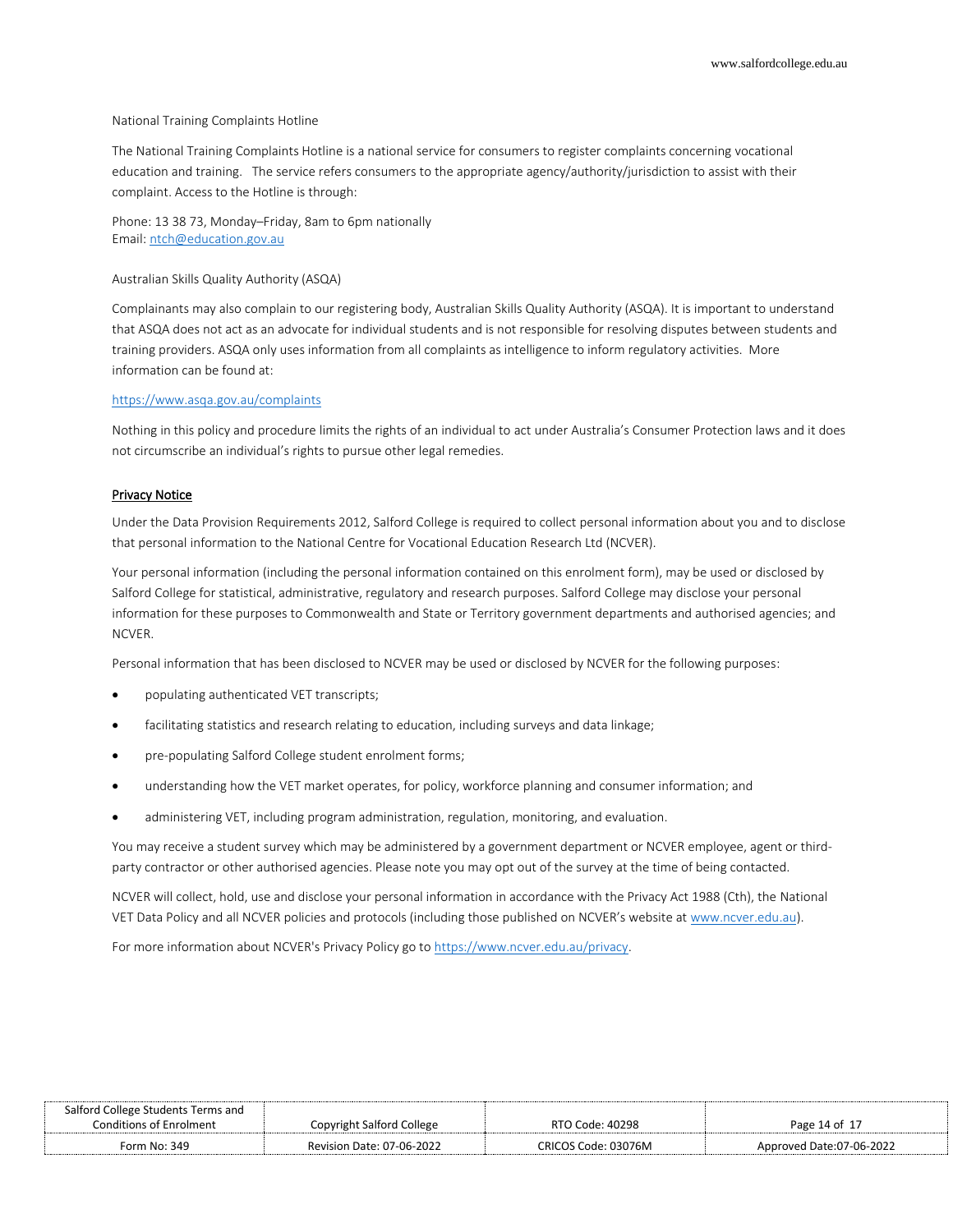# Message from CEO

You now must complete and return the Acceptance of Offer Form, to indicate whether you wish to Accept the offer otherwise your position on the course may be revoked.

Please read carefully and complete all sections of the Acceptance of Offer Form, terms and conditions of enrollments, as well as for further information on our website prior to returning it to Bandicoot Group Pty Ltd T/A Salford College. Any incomplete forms will need to be resubmitted and may affect your position.

Students should only pay their fees after the signing of this Letter of Offer, and it has been returned to Bandicoot Group Pty Ltd T/A Salford College.

If you wish to defer this offer, please contact the admissions officer

Should you have any questions regarding this letter, please do not hesitate to contact Bandicoot Group Pty Ltd T/A Salford College Administration Staff. I strongly encourage every student to read our international student handbook for expanded information on living and studying in Australia. Please also read the Pre-Departure Handbook relevant to the location you are coming for studies especially if you are coming to Australia for the first time for the pursuit of your education. It contains a wealth of information that will help you in your settling in Australia. Both these books are available at our website (www.salfordcollege.edu.au).

We thank you for choosing to study at Bandicoot Group Pty Ltd T/A Salford College and look forward to meeting you in the very near future. We wish you all the best in this next leg of your educational development.

Regards

Captain Ash Goyal

CEO Salford College

| Salford College Students Terms and |                                  |                     |                          |
|------------------------------------|----------------------------------|---------------------|--------------------------|
| <b>Conditions of Enrolment</b>     | Copyright Salford College        | RTO Code: 40298     | Page 15 of $1-$          |
| Form No: 349                       | <b>Revision Date: 07-06-2022</b> | CRICOS Code: 03076M | Approved Date:07-06-2022 |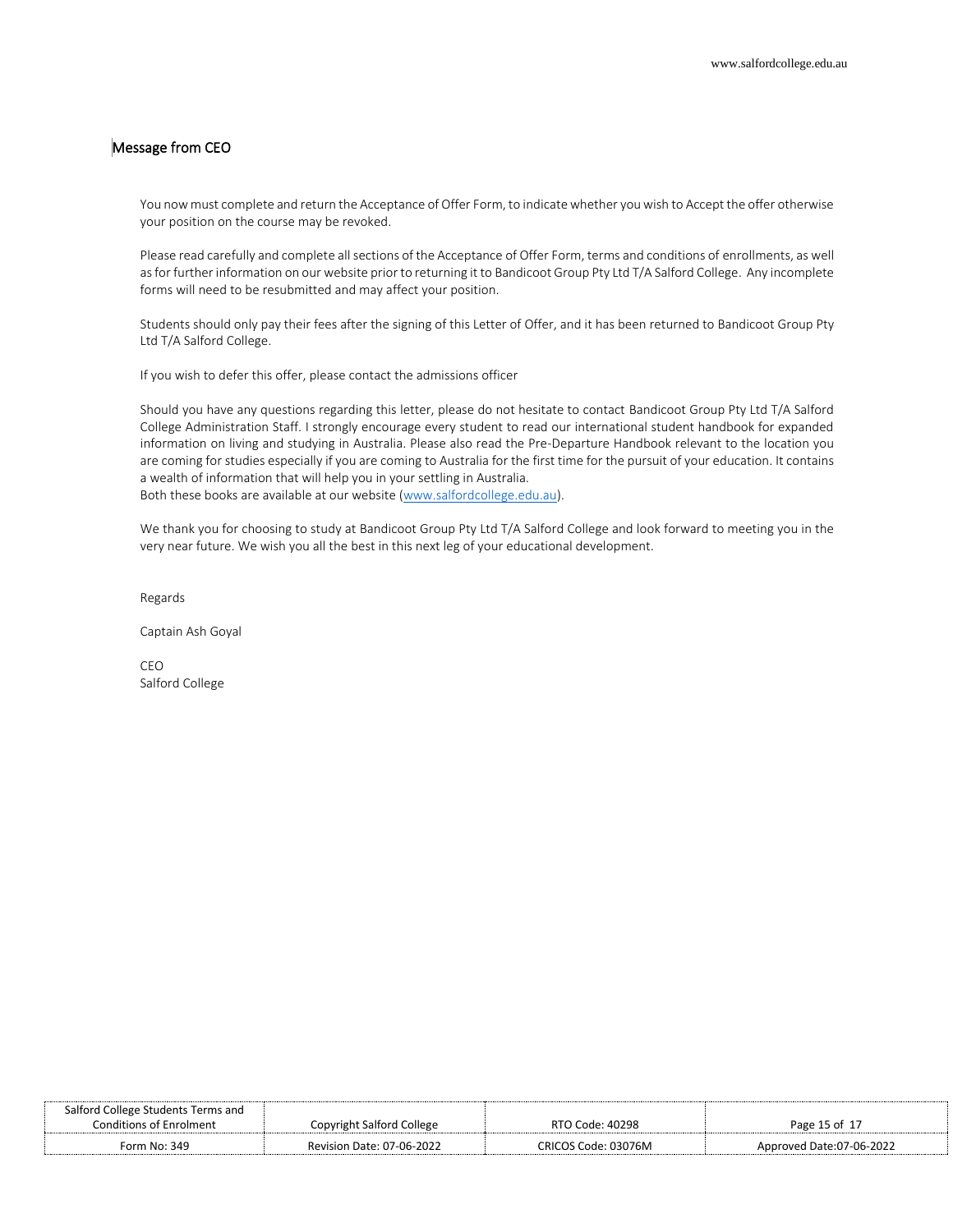# Applicant's Declaration:

# I have read, understood and agree to Terms of Offer of this written agreement mentioned above.

- ❑ I have read, understood and accept the Terms and Conditions of Study in this Letter of Offer/International Student Agreement/Contract.
- I have read and understood the Refund Policy in this document and the full policy on www.salfordcollege.edu.au
- ❑ I have read and understood the Complaints and Appeals Policy and Procedure in this document and the full policy on www.salfordcollege.edu.au

■ I acknowledge that I have read and understood the contents of the International Student Handbook and the hyperlinked policies and procedures on the college website.

■ I agree that I will pay all my fees by the due dates in accordance with the payment schedule in this document and any subsequent invoices. I understand that failure to pay my fees by the due dates may lead to the termination of my enrolment at any time without any notice.

■I agree to all the following items listed below. (please cross out if you don't agree or understand any of the following listed items.

- I agree to advise the college of any changes to my personal details including email, phone, address and emergency contact /next of kin details within 7 days of any change.
- I agree to advise the college of any changes to my education provider within 7 days of a change.
- I agree to advise the college of any changes to my visa as soon as I am aware.
- I always agree to abide by the terms and conditions of my student visa.
- I authorise the College to verify any information collected on this form.
- I have the genuine intention to undertake the course/s for which I have applied.
- I authorise the College to contact me by SMS, email or phone.
- I have disclosed all my study commitments and records to the college at the time of this application.
- I am aware as a student on an international student visa, I can only study a course with a CRICOS registered provider that can be found at: http://cricos.education.gov.au/
- I have been advised of the study locations for the courses/s I am enrolling in.
- I have been advised of any/all workplace training / 3rd party arrangements involved in the delivery of this course.
- I have been advised of the mode of training and assessments.
- I understand that for any unjustified absences and not communicating with the Salford College can lead me to an implementation of an intervention strategy, failure to do so can result in an issue of an intention to report.
- I understand that I must arrive on campus in time for orientation and enrolment and that if I arrive after the commencement of classes, I may not be permitted in the course for that semester
- I understand and must abide by the academics, privacy and other policies of Salford College during the period that I am enrolled in this institution.
- I understand that during my enrolment, my personal information can be disclosed without my consent where required or permitted by law, in accordance with the Privacy act 1988.
- I understand that a contract is created when I accept an offer from Salford College and pay fees, which is governed by the law of the Commonwealth of Australia and the State of South Australia and New South Wales depending on the campus I study in.
- I understand that once the fee is paid and I meet all the eligibility requirements, I will be issued a CoE (Confirmation of Enrolment) which I can use for applying for Visa. I will also be advised of the date of my orientation session with details to learn more about the college and courses with my timetable.
- I understand that, if I am not satisfied with a decision made by Salford College, I can appeal that decision at no cost, If I am not successful at the appeal, I have access to an external appeals process. I can make a complaint regarding any matter relating to my dealings with Salford College and Education agent. I can obtain further information regarding the complaint and appeal policy for lodging a complaint at https://www.salfordcollege.edu.au/policies.
- I understand that I may contact Salford college for support regarding my studies and general welfare. For specialised assistance (e.g., legal, doctor) Salford College may refer me to other professionals which may incur cost to be borne by me and is not a part of Salford College tuition fees.
- I have read and understood the Salford College Conditions of Enrolment detailed in the Salford College brochures, student handbook which includes information on course duration, content, a qualification offered, assessment methods and other information pertaining to my studies and on the Salford College websites.

| Salford College Students Terms and |                           |                     |                          |
|------------------------------------|---------------------------|---------------------|--------------------------|
| <b>Conditions of Enrolment</b>     | Copyright Salford College | RTO Code: 40298     | Page 16 of 17            |
| Form No: 349                       | Revision Date: 07-06-2022 | CRICOS Code: 03076M | Approved Date:07-06-2022 |